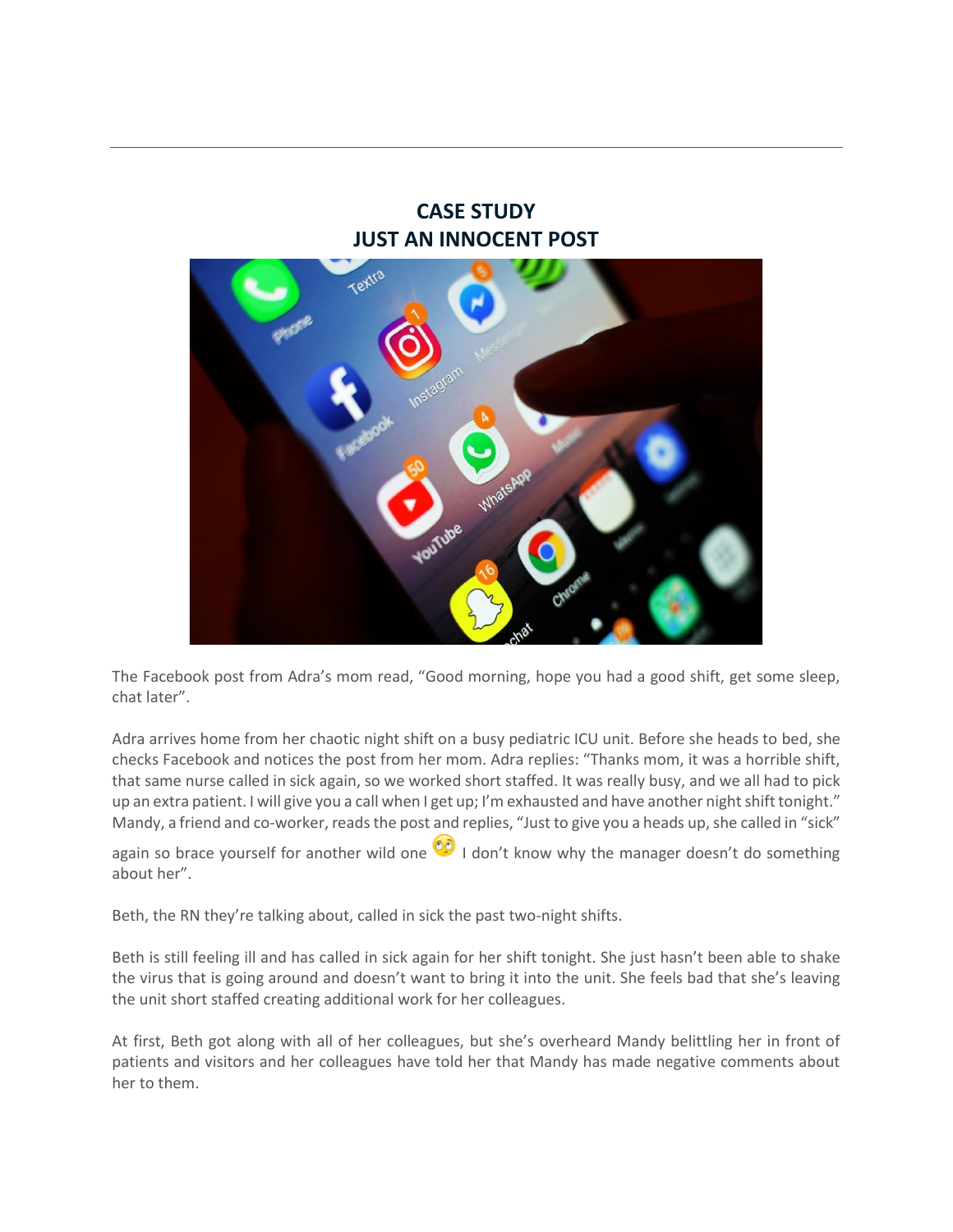Another friend and colleague, Sue, isn't really surprised when she sees Mandy's comments on Facebook since she is aware that Mandy has made negative verbal comments about Beth to her before. The eye rolling emoji and the connotation of the word "sick" indicates to Sue that perhaps Mandy doesn't believe that Beth is really sick, and this makes her feel sorry for Beth. Sue and Beth started on the unit at the same time and get along well. Sue isn't too sure what she should do next, but she feels that she should do something to support Beth.

### **IS THIS BULLYING?**

Bullying is an act of psychological or social aggression that is perpetrated by one individual against another either overtly or covertly.

In the *[Code of Ethics for Registered Nurses](https://www.cna-aiic.ca/-/media/cna/page-content/pdf-en/code-of-ethics-2017-edition-secure-interactive.pdf)*, workplace bullying is defined as follows: "includes behaviours such as verbal abuse or threats of harm, continual criticism, demeaning remarks, intimidation and undermining, as well as more subtle behaviours such as refusing to cooperate, being unavailable to give assistance, hampering another's performance and making their work difficult. Workplace bullying is the term now used for what was previously described as horizontal or lateral violence, which placed responsibility only on individuals and excluded the responsibility of organizations.

Bullying is often not identified early. It is often identified retrospectively, typically after a severe incident or if a co-worker identifies it.

### **IF BETH READS THE COMMENTS AS THE TARGET, WHAT CAN SHE DO TO ADDRESS THIS SITUATION AND PREVENT FURTHER INSTANCES OF BULLYING?**

- Inform the person who is behaving disrespectfully, in a safe environment, that their behaviour is inappropriate. Focus on the behaviour and its effect on her. Be specific and avoid judgements. As a target of bullying, she needs to make it clear that the behaviour is unwelcome and ask that it stop.
- Enlist the support of a friend or colleague  $-$  a witness can be important.
- Document the incident. This can help to clarify and understand the situation and relieve stress. It will also be useful to support a formal review and intervention process if it becomes necessary. She should keep a personal record documenting the facts of each episode - date, time, location, any witnesses, and how she felt; avoid opinion, speculation or gossip.
- Approach management or human resources for acknowledgement and assistance with resolving the problem. If her concerns have not been addressed, she may need to bring them forward in a different manner.
- Engage in education related to communication and conflict management. Learn to use one of the many strategies and tools that are available.
- Seek confidential advice from a safe source: supervisor, human resource department, union representative, employee assistance program or NANB.
- Report disrespectful behavior, if applicable, according to agency policy.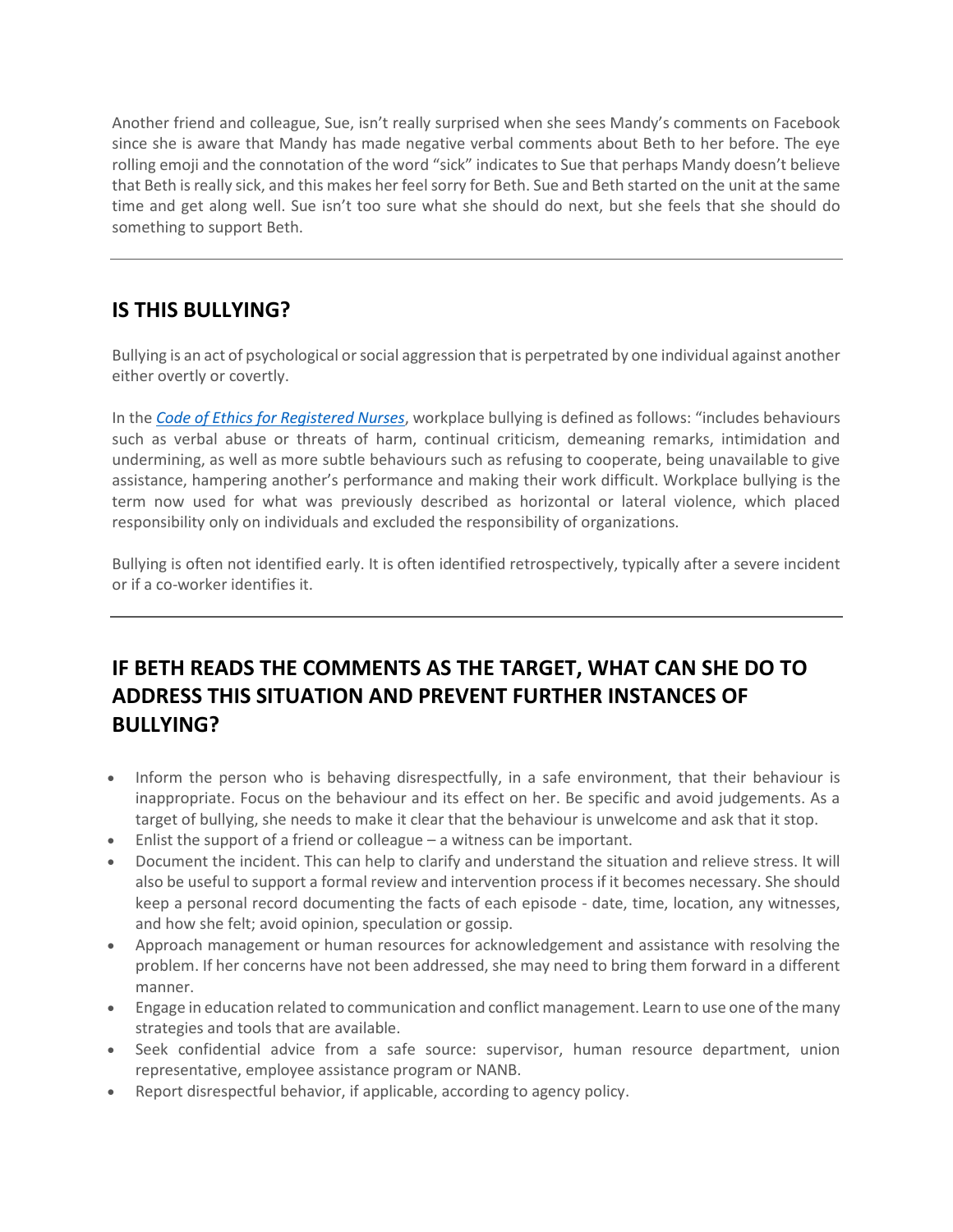- Consult with a NANB Nurse Consultant and/or a Canadian Nurses Protective Society (CNPS) Legal Advisor.
- Take legal action. If the situation remains unresolved, this option may be considered a last resort.

# **WHAT CAN SUE AND THE OTHER COLLEAGUES ON THE UNIT DO TO SUPPORT BETH AND PREVENT BULLYING FROM OCCURRING IN THE FUTURE?**

- Reflect on their practice and evaluate their personal belief system.
- Educate themselves to recognize the signs and symptoms of bullying. Abide by a zero-tolerance philosophy.
- Be mindful of their complaints and non-verbal communication.
- Embrace, protect and nourish new staff. New nurses are more likely to be targeted for violence.
- Give positive feedback to colleagues often!
- Work as a team player and accept a fair share of the workload and work cooperatively despite feelings of dislike.
- Include all members of the team in socialization at work.
- Offer support to colleagues who are targets and show interest and empathy. Targets of bullying need to stay connected with friends and colleagues in the workplace so that they don't become isolated.
- Engage in education related to conflict management and communication.
- Halt gossip or negative talk.
- Advocate for a co-worker that is being targeted. Stand up for an "absent member" in conversations.
- Speak up! Do not be a silent witness. Inform the person who is behaving disrespectfully that their behaviour is inappropriate. Focus on the behaviour and its effect on the target, not on the person who is behaving poorly.
- Consider involving the manager in the situation where a vulnerable colleague does not have the confidence to take the matter to the manager on their own for fear of retaliation. This should not be done without the target's knowledge and consent.

#### **IS THIS JUST AN INNOCENT POST?**

NANB's *[Practice Guideline for Responsible and Ethical Use of Social Media and Information Sharing](http://www.nanb.nb.ca/resources/results/search&keywords=Practice+Guideline+for+Responsible+and+Ethical+Use+of+Social+Media+and+Information+Sharing+Technologies+&category=/)  [Technologies](http://www.nanb.nb.ca/resources/results/search&keywords=Practice+Guideline+for+Responsible+and+Ethical+Use+of+Social+Media+and+Information+Sharing+Technologies+&category=/)* reminds us: do not make disparaging remarks about employer or co‐workers (e.g., threatening, harassing, profane, obscene, sexually explicit, racially derogatory, homophobic, or other offensive comments). Canadian Nurses Protective Society (CNPS) reminds us in their *infoLAW* on social media to:

- Avoid using social media to vent or discuss work-related events or to comment on similar postings by others.
- Avoid posting negative comments about your colleagues, supervisors and other health-care professionals; disclosing information obtained at work could be considered unprofessional and, if erroneous, could lead to a defamation claim.